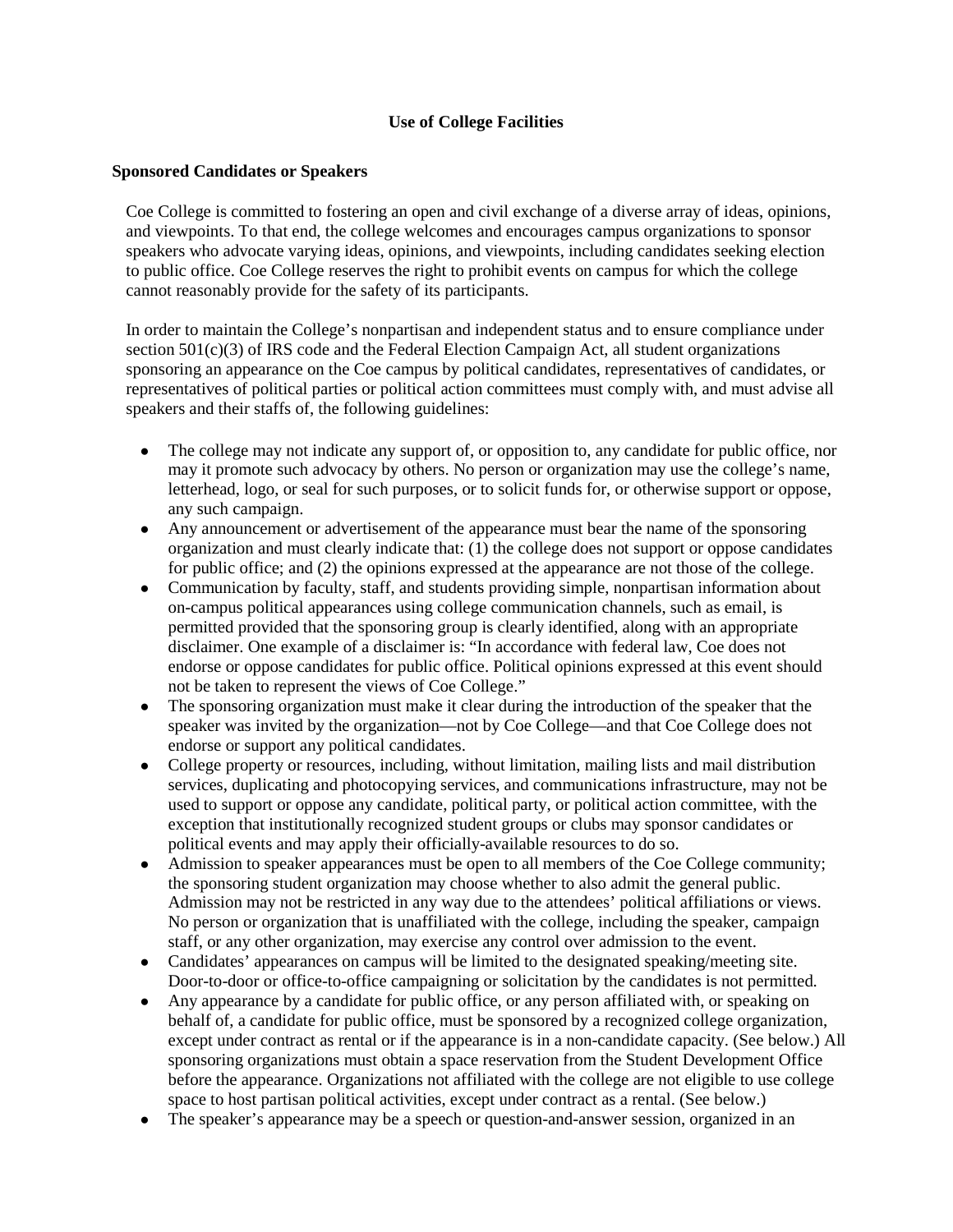academic environment, such as a lecture hall, classroom, or campus building. It shall not be conducted as a campaign rally or similar event. Rallies for candidates must be set up as rentals (see below) due to the additional costs and staff time incurred.

- Fundraising (e.g. charging admission fees or profiting from the sale of promotional items) is not permitted by anyone during, or in connection with, the appearance. The sponsoring group must inform the speaker and the speaker's campaign or organization of this requirement.
- The college may permit the presence of news media personnel during the appearance, but only if media access is permitted in a politically-neutral manner. The speaker, campaign staff, or any other organization or person not affiliated with Coe College may not direct or control media coverage of the event. Any student organization that seeks or anticipates media coverage of the event is responsible to contact the Secretary of the College at 319-399-8605.
- Speakers and sponsoring groups must comply with any special restrictions or requirements that may apply to certain facilities. Please contact Student Development at 319-399-8843 to make a reservation or ask questions.
- To eliminate any appearance of sponsorship by the college, any services or expenses associated with the event that are not typically covered by the college will be billed to the sponsoring organization.

## **Groups or Campaigns Wishing to Rent Campus Spaces**

During a political season, campaign offices or other supporters may wish to rent space on the college campus to hold rallies, speeches, fund-raisers, or other events. Any such rentals are subject to the same rules, regulations, policies, procedures, and fees associated with any other contractual rental. No nonstandard discounts or special privileges may be granted to political campaigns or candidates who rent Coe space.

In addition to ensuring that the terms of the rental are consistent with Coe's standard practice, the Secretary of the College and/or Dean of Students shall determine if a rental for a political event will be accepted, under the following conditions:

- No political test or affiliation will be required; all parties and views will be given equal access to rent space.
- Candidates themselves must be present at the event; the college will not rent to events featuring surrogates (people or a group acting on behalf of a candidate).
- Appropriate preparation time is available; this will change based on the current activity on the campus and will be determined by the Dean of Students and Director of Campus Life.
- The college may not indicate any support of, or opposition to, any candidate for public office, nor may it promote such advocacy by others. No person or organization may use the college's name, letterhead, logo, or seal for such purposes, or to solicit funds for, or otherwise support or oppose, any such campaign.
- Any announcement or advertisement of the appearance must bear the name of the sponsoring organization, and must clearly indicate that: (1) the college does not support or oppose candidates for public office; and (2) the opinions expressed at the appearance are not those of the college.
- Communication by faculty, staff, and students providing simple, nonpartisan information about on-campus political appearances using college communication channels, such as email, is permitted provided that the sponsoring group is clearly identified, along with an appropriate disclaimer. One example of a disclaimer is: "In accordance with federal law, Coe does not endorse or oppose candidates for public office. Political opinions expressed at this event should not be taken to represent the views of Coe College."
- Utilizing Coe College electronic communication (such as email, social media and website) to link to a political campaign website or encourage others to provide personal information to campaigns